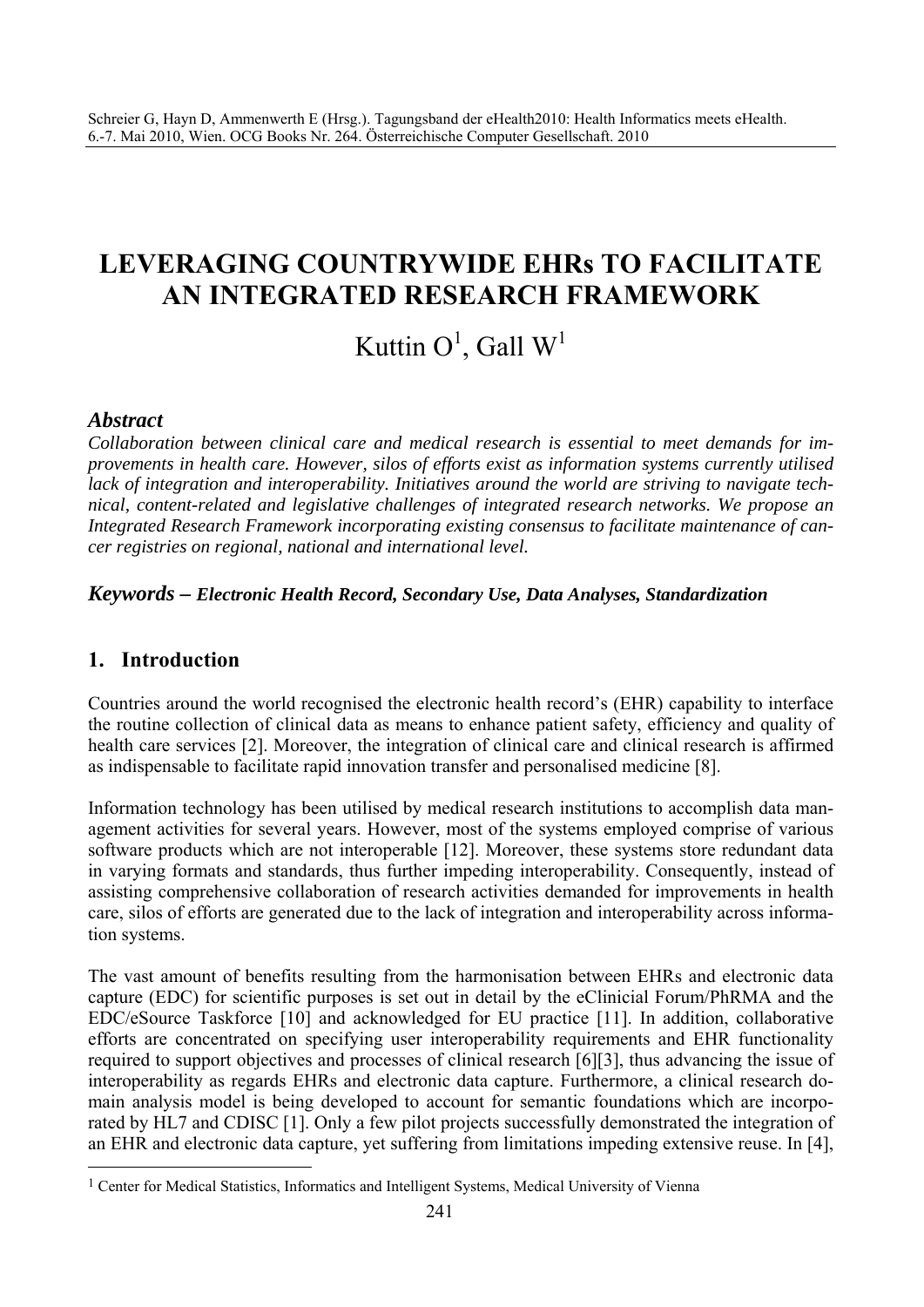focus is set on shared remote data entry for routine treatment and clinical research at the point of care, however, not featuring retrieval of health data across institutional boundaries afterwards. With [5], cross-institutional queries are supported, though neither incorporating standardised EHR architectures nor communication frameworks, thus inhibiting broad collaboration and curtailing semantic interoperability of yielded health data.

The aim of this work was to utilise existing expertise and technology described above as means to develop a standard-based, *Integrated Research Framework*. Moreover, a medical research scenario in context of maintaining cancer registries on regional, national and international level was designed to assess technical, content-related and legislative feasibility of the research framework.

## **2. Background**

In course of the Austrian EHR project, namely ELGA, evaluation of possible architectural frameworks has taken place in compliance with the requirements stated in the feasibility study conducted by IBM. As a result, the Cross Enterprise Document Sharing (XDS) Integration Profile, related to Integrating the Healthcare Enterprise (IHE) IT Infrastructure Technical Framework, was selected to facilitate cross-institutional sharing, storage and retrieval of medical documents. IHE adopts the approach of incorporating existing international standards regarding content, structure and format of medical documents. Moreover, accounting for semantic interoperability, the concept of Affinity-Domains is introduced which serves the need to commonly agree on particular standards for clinical document exchange.

The issue of mandatory reporting cancer cases by health care providers to the Austrian National Cancer Registry (ANCR) is addressed by the Krebsstatistikgesetz 1969 and Krebsstatistikverordnung 1978. Therefore, periodic reporting of cancer cases is obligatory for 270 health care providers responsible for diagnosis and treatment of cancer, resulting in an average of 78.000 cancer report forms submitted annually to the ANCR.

Reporting on national level is accomplished by utilising a standardised case report form. Moreover, few federal states (i.e. Carinthia, Tyrol) established specialised regional cancer registries, thus requiring detailed, specifically refined reports to be collected and processed. Reporting is currently facilitated in a paper-based manner demanding health care providers to submit the same information on multiple forms of various formats to meet numerous cancer program requirements. Hence, cancer registries suffer from underreporting, lack of representativeness and timeliness as well as inconsistency of yielded health data.

Analysis is performed in order to develop guidance on planning and evaluation of cancer prevention, screening, diagnosis and treatment. Indeed, individual patient data is obtained for the sake of conducting disease surveillance, case investigation, case management and care coordination. Furthermore, yielded data is aggregated to perform population health surveillance, detect public health threats and monitor population's health status.

## **3. Method**

This work proposes an *Integrated Research Framework* based upon international health information standards in context of an existing countrywide EHR architecture. In fact, existing implementations of the XDS profile are extended by additional Integration Profiles which have been speci-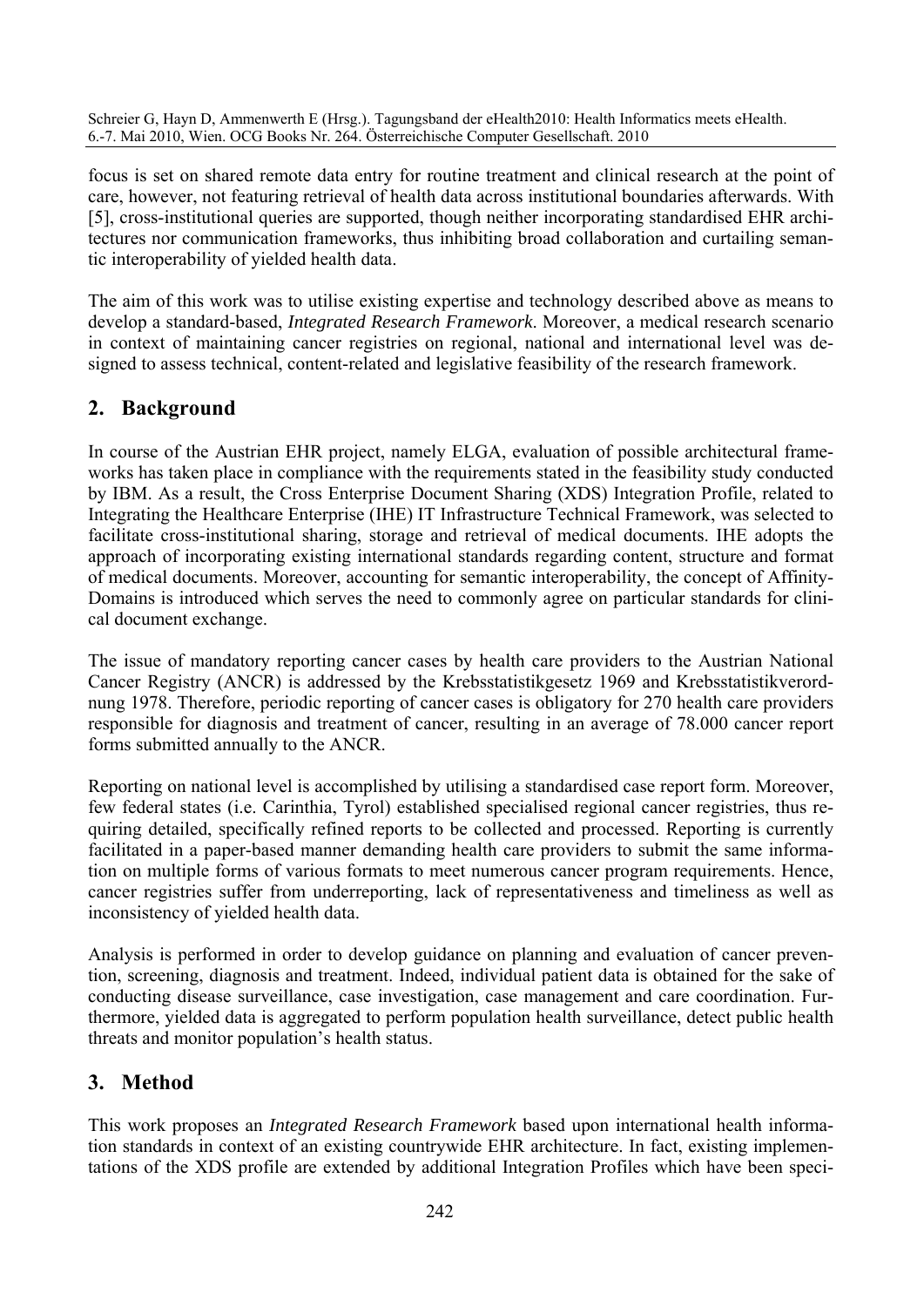fied primarily by the IHE Quality, Research and Public Health [7] domain in order to achieve seamless integration of clinical care and clinical research.

A medical research scenario related to the process of cancer registration is developed as a means to illustrate a use case for information exchange involving five vendor EHR systems. Considering an *Integrated Research Framework*, potential Integration Profiles have been identified, examined and interfaced to establish semi-automated acquisition of clinical information from a set of dispersed health information systems. Moreover, patient-level queries are supported to accomplish retrieval of fine-grained information assets. Subsequently, the proposed framework, incorporating prevalent EHR content (ICD-10, SNOMED-CT), structure (HL7 Clinical Document Architecture) and format (XML) standards, is evaluated in compliance with the medical research scenario.

A systematic literature review is conducted to identify, select and align major requirements of maintaining cancer registries on regional, national and international level. Subsequently, a classification is introduced to organise related prerequisites as follows: *Criteria Expression, Identification of Patients meeting the Criteria, Reporting of Data, Data Review and Feedback, Data Analysis and Communication of Results*.

## **4. Results**

A story line was created in compliance with the requirement definition, thus imposing a more realistic feel to the scenario. Furthermore, an *Integrated Research Framework* was developed based upon identified IHE Integration Profiles, therefore facilitating evaluation of the depicted scenario. As a result, the proposed *Integrated Research Framework* (*IRF*) was assessed as feasible.

*Figure 1* illustrates the process of cancer registration and involved actors as well as transactions by means of the *IRF*.

IHE Integration Profiles identified to suffice the complex requirements as imposed by the medical research scenario are utilised as follows to establish the *IRF*:

#### 1. *Retrieve Form for Data Capture – RFD*

RFD features methods to yield medical data from a health care provider's local EHR to suffice the requirements as defined by an external system. Hence, the *IRF* provides functions for retrieval, display, completion and submission of data capture forms, as depicted by *Figure 1* in steps 1-3. Furthermore, automated pre-population of form fields is facilitated to alleviate data entry at user interface level. The same functionality is used to share results of data analysis between high quality cancer registries on international level. Prior to storing received data at the registry's site, routine quality control measures are established by the *IRF* in step 4 in terms of validating data at field-entry level in line with the syntactical validation of case report forms. Finally, step 5 outlines the Retrieve Clarifications transaction tailored for the purpose of processing clarification, correction and verification queries to resolve possible data conflicts and discrepancies. Additionally, this transaction enables backtracking of relevant health information concerning cancer patients who have been registered solely on the basis of a death certificate.

2. *Clinical Research Document – CRD*  The CRD profile encompasses a general agreement on format and structural elements of data utilised in course of the RFD infrastructure. In general, all IHE profiles incorporate the HL7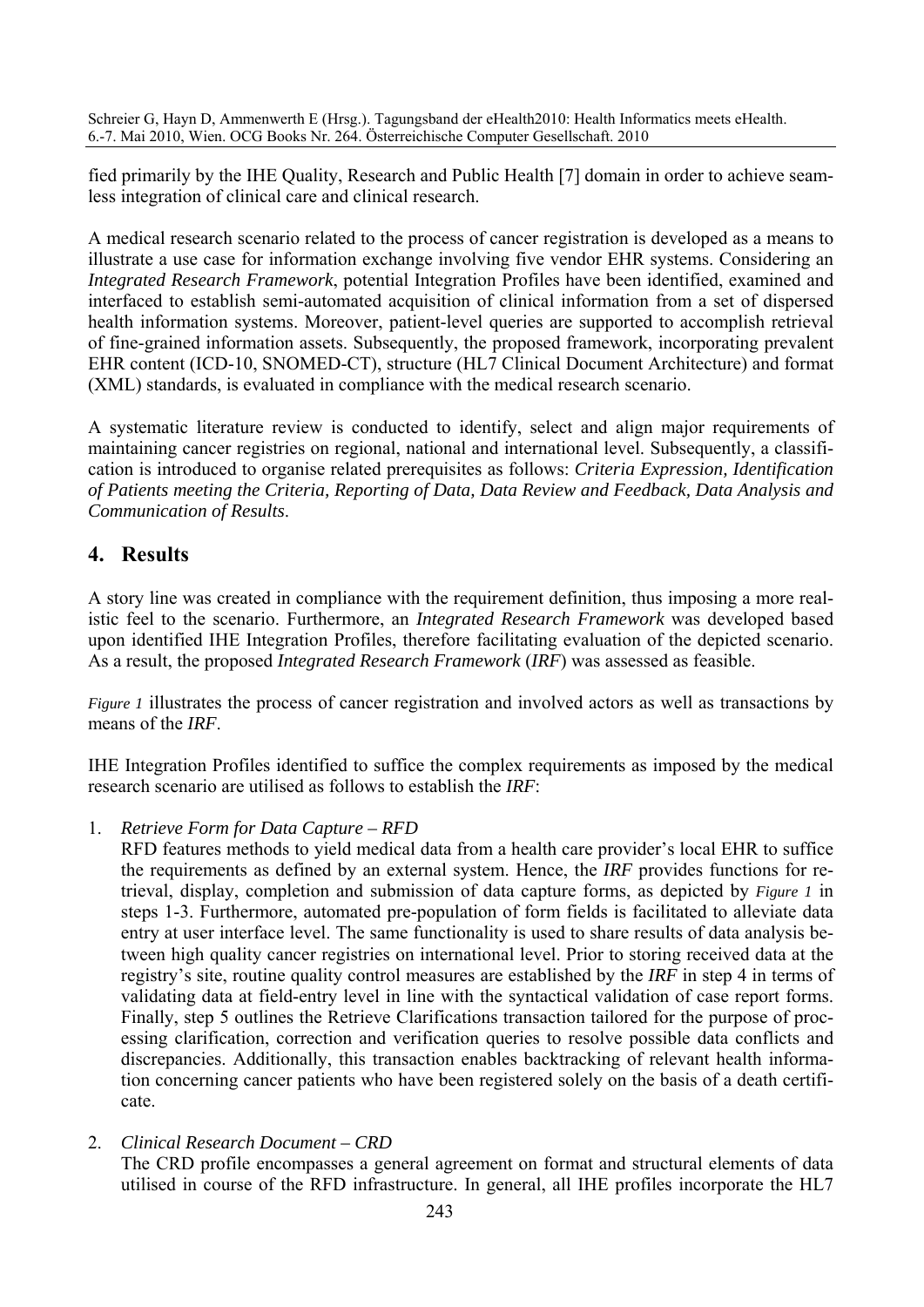CDA for structuring clinical content. In fact, the CRD profile imposes specifically refined constraints on existing CDA templates (i.e. Archetypes) in order to engender reuse for research purposes. Therefore, employment of the CRD profile as a content profile for the *IRF* facilitates achievement of real semantic interoperability of exchanged clinical content.

3. *Query Existing Data – QED* 

The QED profile is accommodated in the *IRF* as a mechanism supporting dynamic queries on patient-level health data stored in EHRs across multiple institutions to accomplish focused assessment of disease conditions. In accordance to *Figure 1*, step 6, these patient-level queries establish follow-up of cancer patients pertaining to an update of current treatment, procedure results and stage of tumour progression. Consequently, the *IRF* assures timeliness and accuracy of cancer data. Indeed, the QED profile focuses on pooling of data from highly structured CDA templates. This profile in conjunction with the RFD and CRD profiles is pivotal to raise the *IRF's* capabilities of fostering a variety of secondary use scenarios like for instance public health reporting, adverse event reporting and clinical trials.

#### **5. Discussion**

As depicted in course of the medical research scenario, the spectrum of clinical settings involved in cancer prevention, screening, diagnosis and treatment is connected by means of the *Integrated Research Framework*. Hence, population-based cancer research is facilitated and supplemental data items are collected in order to assist specialised cancer registries in meeting their objectives pertaining to disease-related scientific research. However, feasibility of the presented scenario is based on the assumption that template-compliant (i.e. archetype) EHR data is available countrywide. Currently, HL7 CDA level 1 is being adopted in the course of ELGA.

Data acquisition takes place by means of automated extraction of relevant health data from multiple health care providers and complemental data entry through dedicated user interfaces. Moreover patient-level queries are supported, thereby allowing regional and national cancer registries to meet their objectives of effective, accurate and complete registration. We incorporate standardised coding schemes for description of tumour topography (ICD-10), morphology (ICD-O-3) and progression (TNM), therefore improving data quality and enabling inter-registry comparison. Furthermore, registry specific edits in line with robust mechanisms for correction have been deployed in the *Integrated Research Framework* to enable clarification, correction and verification of possible data conflicts and discrepancies within submitted case report forms. In addition, plausibility checks are performed accommodating field-level constraints, intra-record as well as inter-record consistency validation. However, the issue of anonymisation is not addressed within the scenario's scope, since it strongly depends on the legal context. Though, de-identification would likely be performed within step 2, before submitting or after receiving health information.

Quality of cancer registries strongly relies on completeness of gathered data. Hence, the *Integrated Research Framework* features methods to yield death certificates indicating the presence of cancer. Finally, follow-up of cancer patients pertaining to an update of current treatment, procedure results and stage of tumour progression is facilitated, thereby assuring timeliness of cancer data.

The proposed *Integrated Research Framework* enables clinicians and researchers to gain access to the results of analysis and original data as means to stimulate coordinated efforts in tackling the cancer burden. Finally, evidence-based findings of comprehensive analysis may be shared among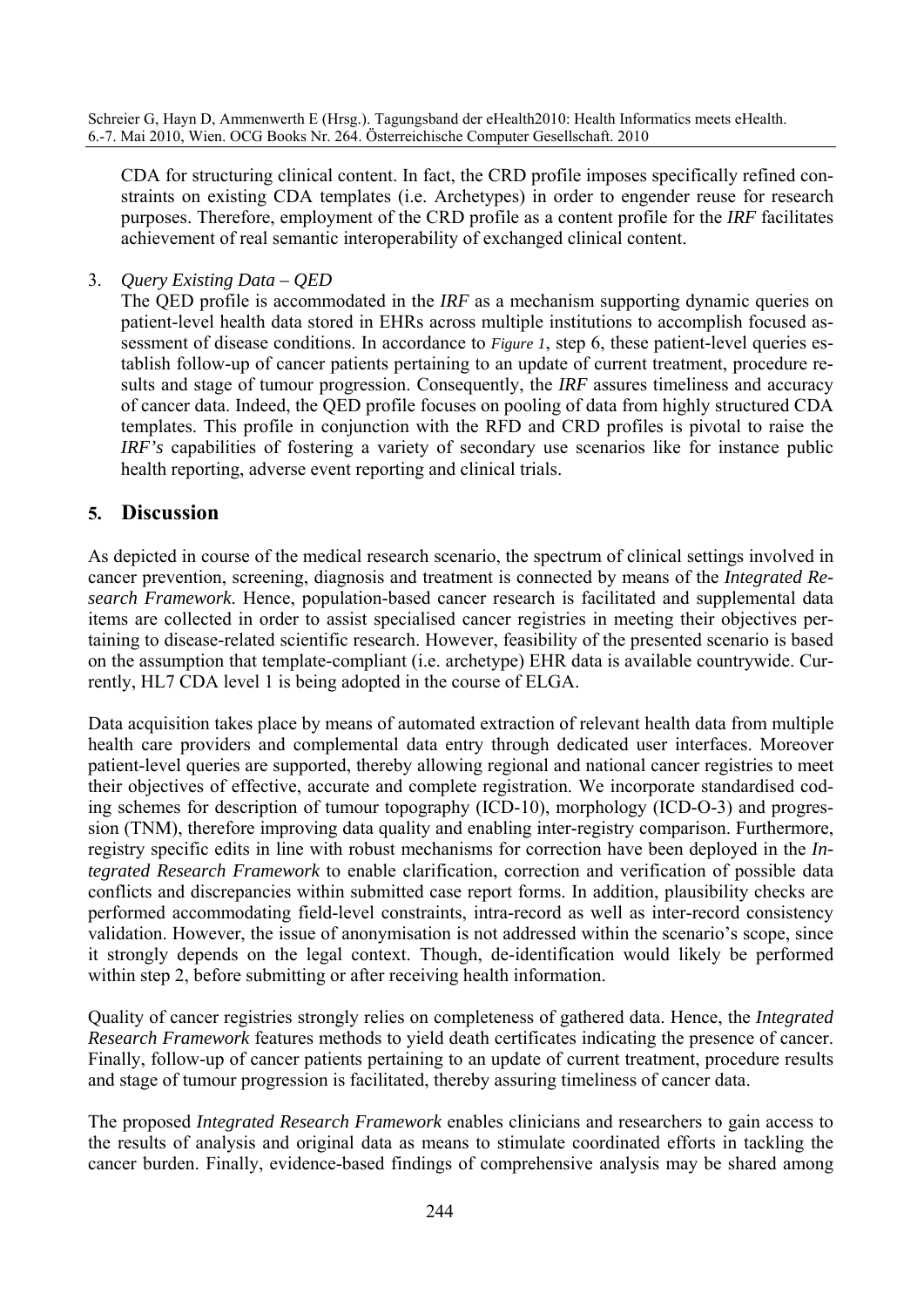various cancer registries on international level to realise even greater potentials in respect to public health services and monitoring.

Summing up, the *Integrated Research Framework* improves completeness, timeliness and accuracy of cancer case reporting compared with existing manual systems. Comprehensive collaboration between multidisciplinary teams is engendered, therefore advancing rapid innovation transfer. However, public policies providing the legal framework for processing health data in context of clinical research are lacking far behind. Following other countries like the USA [9], a legal framework for the secondary use of EHRs is going to be established in Austria.

Substantial future tasks to establish integrated research networks on national and international level address further development of comprehensive IT concepts, measures to engender acceptance for utilising the EHR as a valuable source in medical research as well as continuing efforts on standardisation and bridging of both content and structure related health information standards.



**Figure 1: Illustration depicting the process of registering cancer cases by means of the Integrated Research Framework**